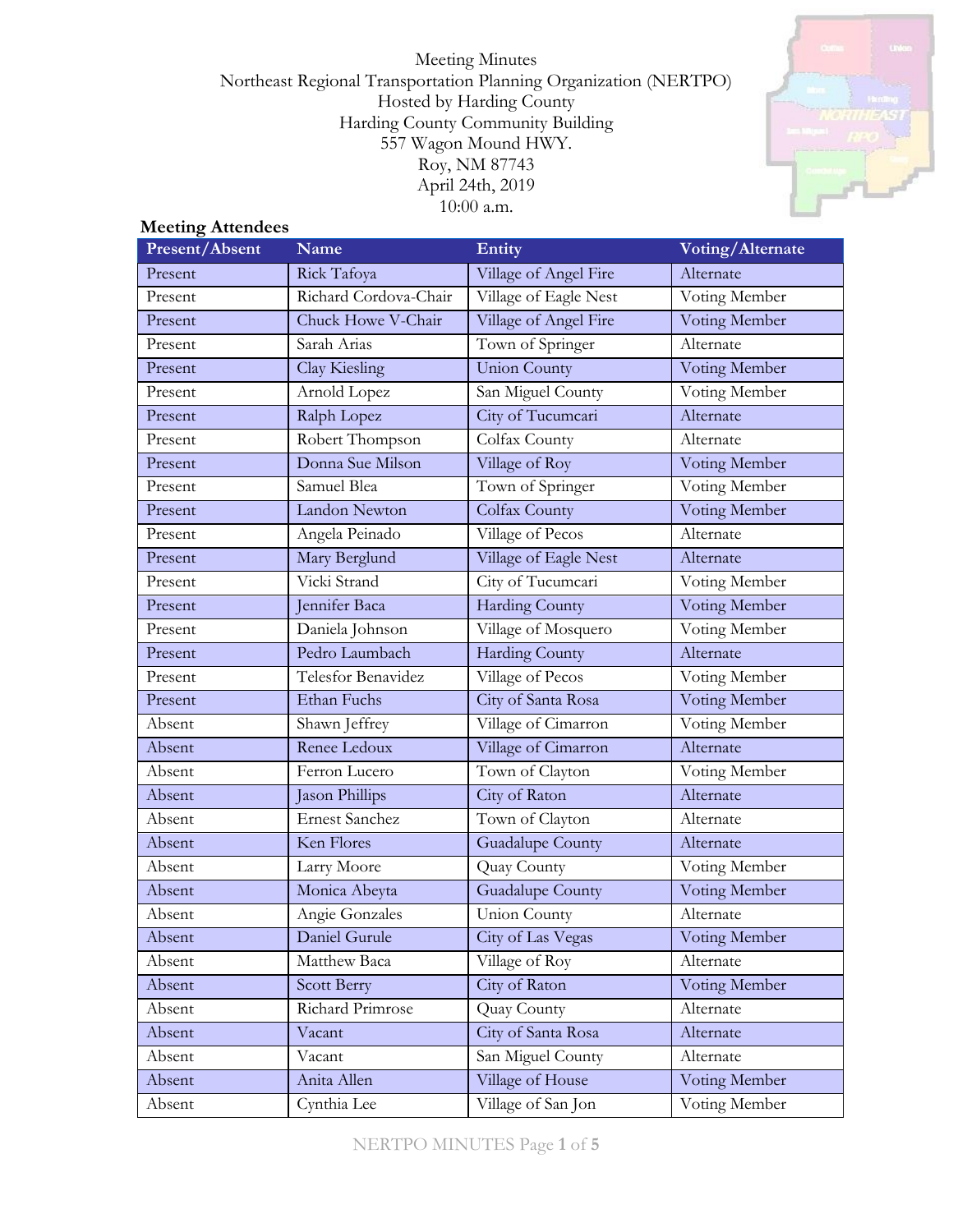| City of Las Vegas<br>Alternate<br>Vacant<br>Paula Garcia<br>Mora County<br>Voting Member<br>Handbyg<br>Mora County<br>Alternate<br>George Trujillo<br>Connie Cook<br>Village of Mosquero<br>Alternate<br><b>Jan Mipal</b><br>Sherwin W. Martin<br>Village of House<br>Alternate<br>Wade Lane<br>Village of San Jon<br>Alternate<br>Village of Des Moines<br>Lee Dixon<br>Voting Member<br>Village of Des Moines<br>Scott Warner<br>Alternate<br>Diane Brown<br>Village of Folsom<br>Voting Member<br>Mike Schoonover<br>Village of Folsom<br>Alternate<br>Mignon Saddoris<br>Village of Grenville<br>Voting Member<br>Village of Grenville<br>Lynn Wiseman<br>Alternate<br>Larry Wallin<br>Village of Logan<br>Voting Member<br>Russell Feerer<br>Village of Logan<br>Alternate<br>Village of Maxwell<br>Voting Member<br>Don Flynn<br>Joanna Taylor<br>Village of Maxwell<br>Alternate<br>Laudente Quintana<br>Village of Wagon Mound<br>Voting Member<br>Village of Wagon Mound<br>Alternate<br>Nora Sanchez |        |  | <b>United</b> |
|----------------------------------------------------------------------------------------------------------------------------------------------------------------------------------------------------------------------------------------------------------------------------------------------------------------------------------------------------------------------------------------------------------------------------------------------------------------------------------------------------------------------------------------------------------------------------------------------------------------------------------------------------------------------------------------------------------------------------------------------------------------------------------------------------------------------------------------------------------------------------------------------------------------------------------------------------------------------------------------------------------------|--------|--|---------------|
|                                                                                                                                                                                                                                                                                                                                                                                                                                                                                                                                                                                                                                                                                                                                                                                                                                                                                                                                                                                                                | Absent |  |               |
|                                                                                                                                                                                                                                                                                                                                                                                                                                                                                                                                                                                                                                                                                                                                                                                                                                                                                                                                                                                                                | Absent |  |               |
|                                                                                                                                                                                                                                                                                                                                                                                                                                                                                                                                                                                                                                                                                                                                                                                                                                                                                                                                                                                                                | Absent |  |               |
|                                                                                                                                                                                                                                                                                                                                                                                                                                                                                                                                                                                                                                                                                                                                                                                                                                                                                                                                                                                                                | Absent |  |               |
|                                                                                                                                                                                                                                                                                                                                                                                                                                                                                                                                                                                                                                                                                                                                                                                                                                                                                                                                                                                                                | Absent |  |               |
|                                                                                                                                                                                                                                                                                                                                                                                                                                                                                                                                                                                                                                                                                                                                                                                                                                                                                                                                                                                                                | Absent |  |               |
|                                                                                                                                                                                                                                                                                                                                                                                                                                                                                                                                                                                                                                                                                                                                                                                                                                                                                                                                                                                                                | Absent |  |               |
|                                                                                                                                                                                                                                                                                                                                                                                                                                                                                                                                                                                                                                                                                                                                                                                                                                                                                                                                                                                                                | Absent |  |               |
|                                                                                                                                                                                                                                                                                                                                                                                                                                                                                                                                                                                                                                                                                                                                                                                                                                                                                                                                                                                                                | Absent |  |               |
|                                                                                                                                                                                                                                                                                                                                                                                                                                                                                                                                                                                                                                                                                                                                                                                                                                                                                                                                                                                                                | Absent |  |               |
|                                                                                                                                                                                                                                                                                                                                                                                                                                                                                                                                                                                                                                                                                                                                                                                                                                                                                                                                                                                                                | Absent |  |               |
|                                                                                                                                                                                                                                                                                                                                                                                                                                                                                                                                                                                                                                                                                                                                                                                                                                                                                                                                                                                                                | Absent |  |               |
|                                                                                                                                                                                                                                                                                                                                                                                                                                                                                                                                                                                                                                                                                                                                                                                                                                                                                                                                                                                                                | Absent |  |               |
|                                                                                                                                                                                                                                                                                                                                                                                                                                                                                                                                                                                                                                                                                                                                                                                                                                                                                                                                                                                                                | Absent |  |               |
|                                                                                                                                                                                                                                                                                                                                                                                                                                                                                                                                                                                                                                                                                                                                                                                                                                                                                                                                                                                                                | Absent |  |               |
|                                                                                                                                                                                                                                                                                                                                                                                                                                                                                                                                                                                                                                                                                                                                                                                                                                                                                                                                                                                                                | Absent |  |               |
|                                                                                                                                                                                                                                                                                                                                                                                                                                                                                                                                                                                                                                                                                                                                                                                                                                                                                                                                                                                                                | Absent |  |               |
|                                                                                                                                                                                                                                                                                                                                                                                                                                                                                                                                                                                                                                                                                                                                                                                                                                                                                                                                                                                                                | Absent |  |               |

# **New Mexico Department of Transportation (NMDOT) and Planners**

| John Herrera –      | Local Government Road Fund (LGRF) Coordinator for District IV    |
|---------------------|------------------------------------------------------------------|
| Heather Sandoval -  | Assistant District Engineer                                      |
| Joseph Moriarty -   | Planning Liaison                                                 |
| Dennis T. Salazar – | NERTPO Planner/Program Manager for the North Central New Mexico  |
|                     | Economic Development District (NCNMEDD)                          |
| Vincent M. Soule –  | NERTPO Planner/Program Manager for the Eastern Plains Council of |
|                     | Governments (EPCOG)                                              |
|                     |                                                                  |

# **Guests**

| Rickard Runyon - | Dennis Engineering Co.            |
|------------------|-----------------------------------|
| Callie French -  | NM-LTAP                           |
| Sandra Garcia -  | Village of Angel Fire             |
| James Maestas -  | <b>Harding County</b>             |
| Tobias Medina -  | Harding County                    |
| Ramona Quintana- | Village of Pecos                  |
| Danny Laumbach - | Village of Roy                    |
| Pedro Laumbach - | <b>Harding County</b>             |
| Jim Smith -      | Eagle Nest Senior Citizens Center |

# **I. Call to Order**

The Meeting was called to order at 10:06 AM by Mayor of Eagle Nest, Chairman Richard Cordova.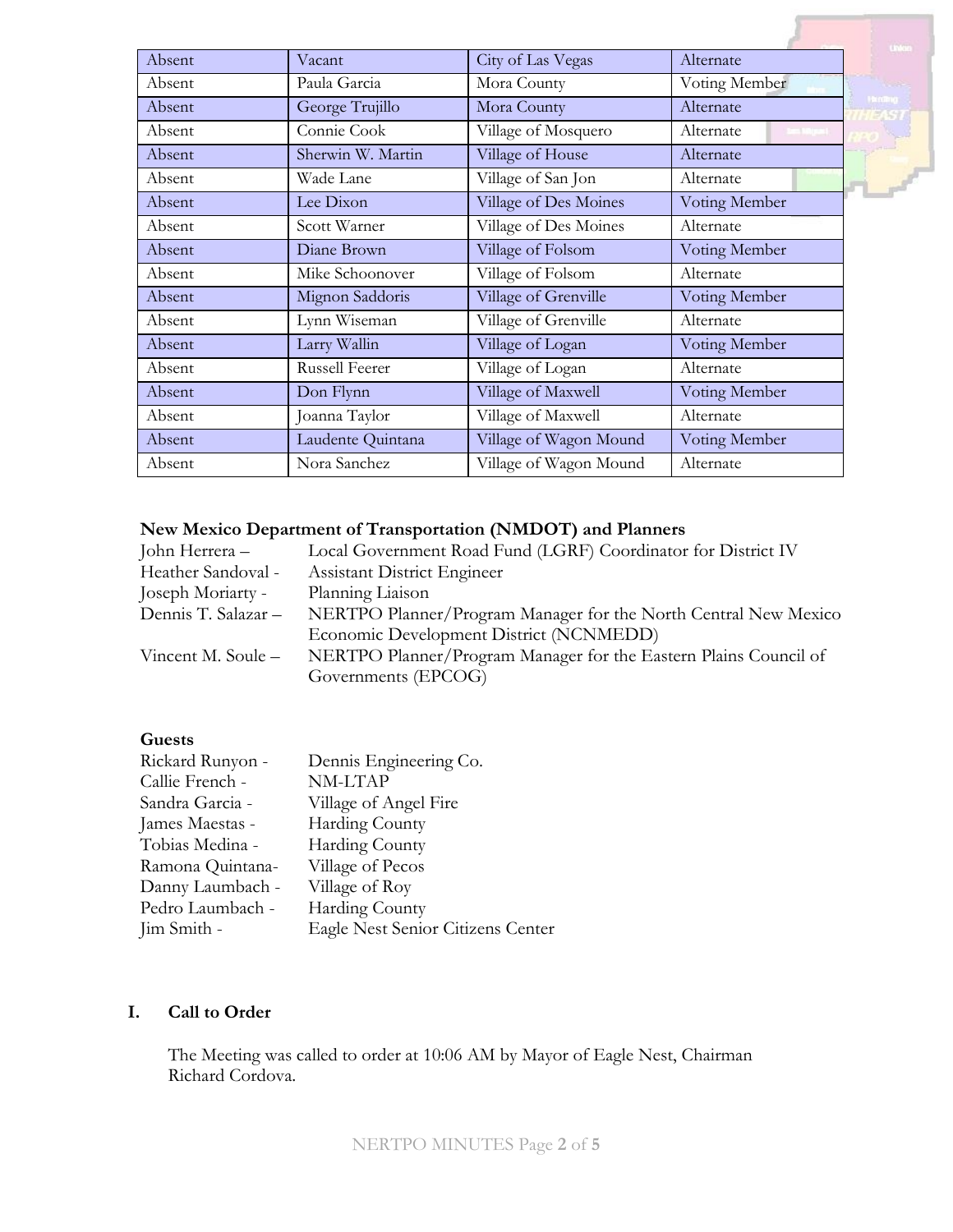### **II. Pledge of Allegiance/New Mexico State Flag**

The Pledge of Allegiance and the salute to the New Mexico State Flag was led by Vice Chairman Chuck Howe.

#### **III. Welcome**

Chairman Cordova welcomed everyone to our NERTPO meeting which was hosted by Harding County. Chairman Cordova asked County Manager Jennifer Baca to say a few words and official welcome to Harding County.

#### **IV. Approval of Agenda**

Motion to approve agenda: Donna Sue Milson – Village of Roy Second: Robert Thompson – Colfax County No opposition was voiced. Motion carried.

## **V. Approval of Minutes** (March 28th, 2019- City of Raton)

Motion to approve the minutes as presented: Arnold Lopez – San Miguel County Second: VC Chuck Howe – Village of Angel Fire No opposition was voiced. Motion carried.

# **VI. Discussion: NMDOT District IV Updates:** (John Herrera, NMDOT)

Mr. John Herrera thanked everyone who was involved in sending special appropriation for FY-19. Mr. Herrera also reminded everyone to please update the Capital Outlay CPMS on a monthly basis. County Road verifications need to be scheduled. Mr. Herrera also updated everyone on LGRF.

Ms. Heather Sandoval let everyone know that Mr. David Trujillo is no longer the D-4 Engineer, Ms. Sandoval advised that Mr. Trujillo took a job in Santa Fe, James Gallegos is now the Interim D-4 Engineer until further notice. Ms. Sandoval also advised that there is special appropriation for local governments, Santa Fe will give updates in the near future and Ms. Sandoval will advise.

#### **VII. Workshop: Grant Writing (**Ms. Callie French – NM-LTAP Program Manager**)**

Ms. Callie French gave a slideshow presentation regarding "Grantwriting". Once the presentation was over Ms. French had a question and answer period with members of the board. Ms. French advised that if requested she will send the presentation slideshow via e-mail. The "Grantwriting" presentation was approximately one (1) hour long. Ms. French advised the Board to give more input on future presentations and she will see what she can do to hold more training sessions on specific issues that are popular with the Board.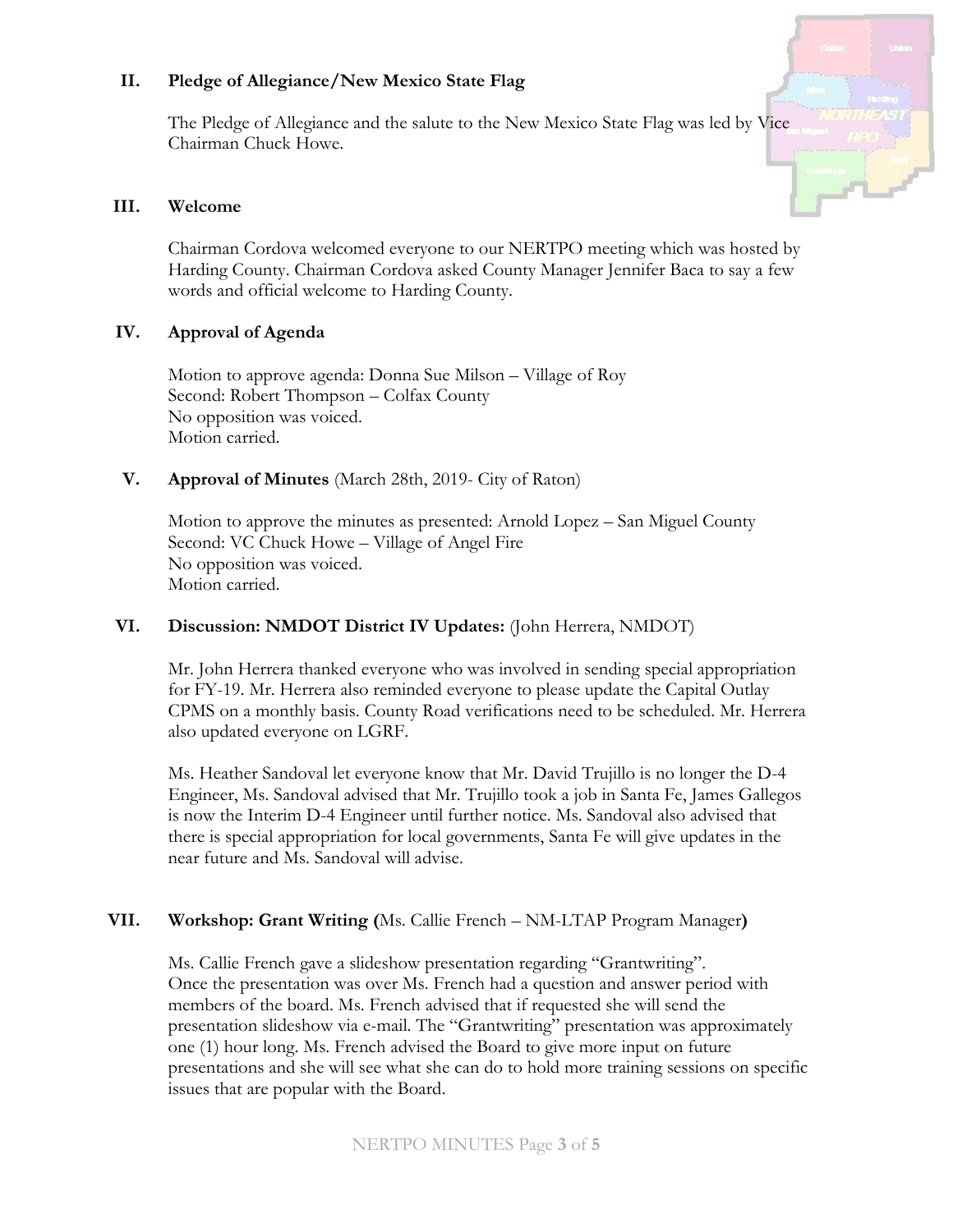# **VIII. Change August 2019 Meeting Date:** (Chair Richard Cordova and Local Government Members)

Chairman Cordova got feedback from the NERTPO Board to change the date of the August 2019 meeting due to the conflict of the New Mexico Municipal League Conference being held the week of August  $28<sup>th</sup>$ , 2019. The Board unanimously agreed that the meeting will be changed to Tuesday, August  $20<sup>th</sup>$ ,  $2019$  and it will be held in Eagle Nest, NM

## IX. Discussion: Project Status Updates (Local Government Members)

Chairman Cordova called on the NERTPO Membership to give updates regarding their respective communities on an individual basis. Chairman Cordova called on Members around the room to give a brief update regarding their respective communities.

## **X. NERTPO Planners/Program Managers Report:** (Vincent M. Soule and Dennis T. Salazar)

Vincent M. Soule and Dennis T. Salazar gave respective updates about what is going on at EPCOG and NCNMEDD.

Mr. Salazar let the Board know that Mr. Thomas Garcia is still currently the Interim Executive Director at NCNMEDD but a new Director to be named is planned to start in May, there will be more information at the next meeting. Mr. Salazar also advised that NMDOT RTPO Liaison Joseph Moriarty was at NCNMEDD Offices on April16th conducting their Annual Quality Assurance Review (QAR), Mr. Salazar advised that it was a very thorough review and a lot of information was covered. Mr. Salazar also thanked Jennifer Baca and her staff for graciously hosting on behalf of the NERTPO Board.

Mr. Salazar turned the floor over to Mr. Joseph Moriarty (NMDOT/NERTPO Liaison), Mr. Moriarty advised that the TAP/RTP/CMAQ Evaluation Committees have met and all applications were evaluated, there will be an announcement coming in the near future regarding who specifically was funded.

Mr. Soule gave an update regarding current website updates and the links that are available. Mr. Soule pulled up the rtponm.org website and showed the Board all of the current updates that Mr. Soule and Mr. Salazar have been working on. Mr. Soule gave an update regarding the Transportation Conference he attended in San Francisco, California. Mr. Soule also let everyone know that the Planners Quarterly Reports are due on 4/25/19 and those are being worked on. Mr. Soule gave an update regarding the Quality Assurance Review (QAR) that Eastern Plains COG had with Mr. Moriarty at the start of April.

#### **XI. New Business:**